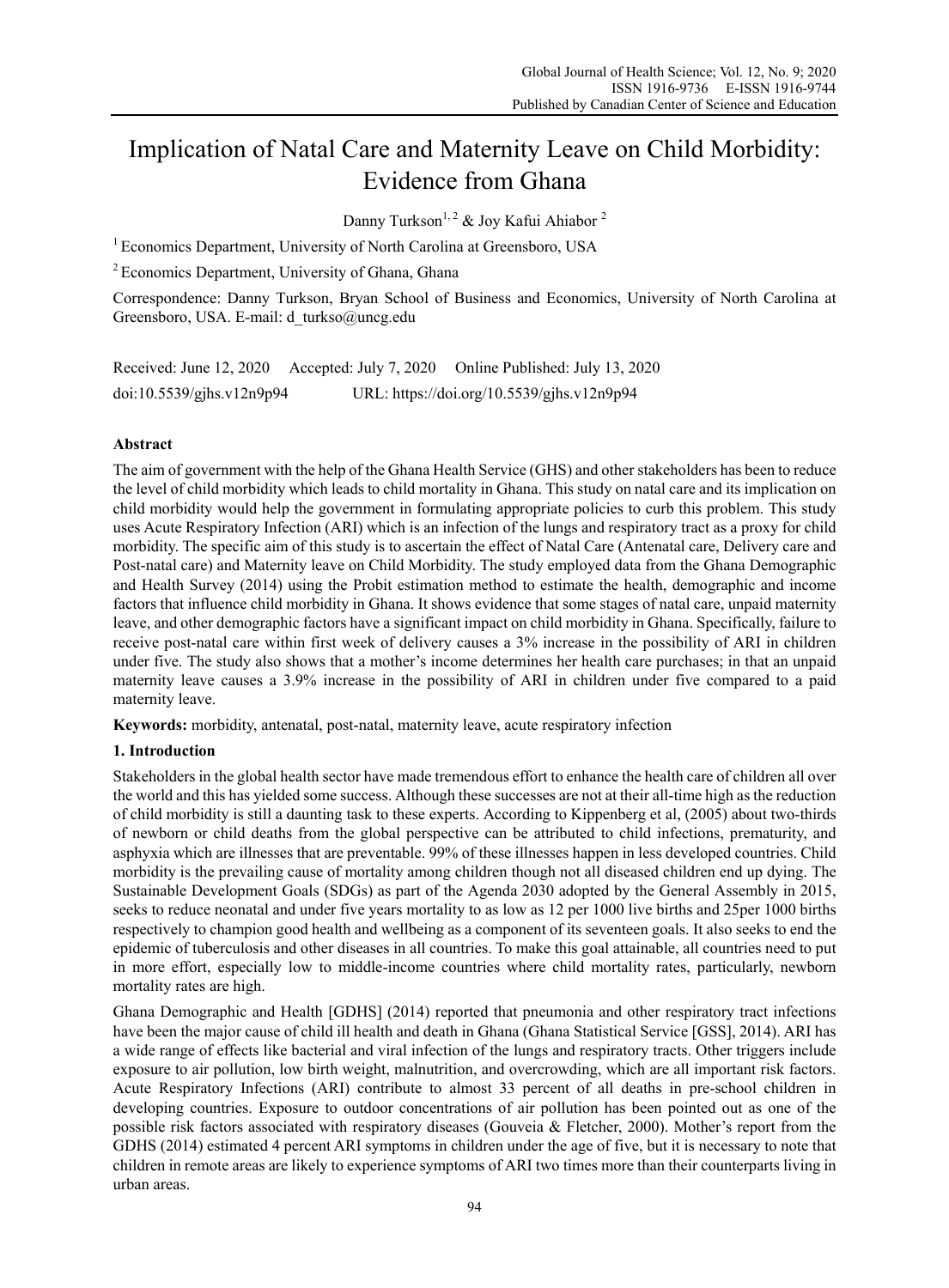Several studies have outlined problems confronting child health with relation to post-natal care of children including neonates and infants as emanating from diseases such as Diarrhea, Pneumonia, Asphyxia, Malaria among many others. Some studies have cited that more than one million child mortalities as a result of morbidity that has occurred in Africa are within the first week of life, half of them on the first day of life. Fengxiu Ouyang et al. (2013) claimed that between 3 to 4 million stillbirths occur annually across the world as a result of maternal morbidity and almost 97-99% are found in less developed countries. The continuous incidents and cases of childhood diseases and mortality in Ghana have generated a lot of concern among various stakeholders of public health in the country.

The perinatal rate in Ghana as at 2014 was 38/1000 of all pregnancies in the five years prior to the survey (GSS, 2014). Prior to the Ghana Demographic and Health Survey (GDHS, 2014), they identified about 4% of pre-school children with ARI symptoms. The issue of concern is the continuous morbidity of children in the country through Acute Respiratory Illnesses such as pneumonia bronchiolitis in the phase of interventions in post-natal care for children. Perhaps, it is the emphasis on the antenatal and delivery care for the children or an increase in a mother's income level to purchase proper health care that could offer a drastic reduction in the morbidity of children in the country.

Dealing with child morbidity also requires that we deal with the health of the mothers as well since the health of the mother will have a direct influence on the health status of an unborn child during the antenatal and the delivery stages specifically. The labor supply of the mother hence her income level affects child morbidity. Research has shown that improvement in the prenatal care and nutrition levels of the mother has a direct influence on maternal labor productivity especially among vulnerable families (Tambi, 2017). If there is the provision of quality clinical services to the mother during this stage, it can go a long way to impact on her labor supply and income levels and the health of the child (Mahiti et al., 2015)

Studies have examined that maternal employment affects the health status of low-income, elementary-school-aged children using instrumental variables estimation and experimental data from a welfare-to-work program implemented in the early 1990s. In a secondary analysis using fixed effects techniques on longitudinal survey data collected in 1998 and 2001, we find a comparable adverse effect of maternal employment on child health that supports the external validity of our primary result. It was found that employment among low-income women have a modest adverse effect on the general health status of young children (Gennetian et al., 2010). It is based on this reason the study sought to explore the impact of natal care encompassing antenatal, delivery and post-natal care and a maternity leave on the morbidity of children.

# *1.1 Research Objective*

The main aim of this research is to explore the impact of natal care (antenatal, delivery and post-natal care) and maternity leave on child morbidity. In achieving this, it is prudent to identify the causes of child morbidity in Ghana. This study is centered on children aged 0 to 5 years because, it is the vulnerable age range for child morbidity in Ghana (UNICEF, 2012). The scope of the study is however broad as it is measured by the number of visits to the antenatal clinic and post-natal clinic before and after delivery respectively in Ghana. This is specifically centered on Acute Respiratory Illness of the children as the proxy for measuring child morbidity.

#### **2. Literature Review**

The child morbidity rate may be defined as the number of sick children that occur per thousand live births in any population in one calendar year. From this definition, it is obvious that the child morbidity rate does not consider stillbirth, but only live births and infants (UN, 2015). Child morbidity rate comprises of two parts viz. neo-natal morbidity rate and postneonatal morbidity rate. The neonatal morbidity rate also comprises of two parts viz. early neonatal morbidity rate and late neonatal morbidity rate. Neonatal morbidity is the likelihood of falling sick in the first month (28 days) after birth and post-neonatal mortality is the likelihood of falling sick after the first month of birth but before the  $12<sup>th</sup>$  month. Therefore, focusing on infant morbidity as a single measure disguises the unequal share of neonatal and post-neonatal morbidity. According to one estimate, 50-60 percent of infant deaths i.e. nearly 5 million neonates die each year in the world as a result of morbidity, of which 96 percent are in developing countries (UN, 2015).

Natal Care for children has been classified under various types namely prenatal care, delivery care and postnatal care. Stout (1997) defined natal care as any health care services provided to a pregnant woman until birth. This definition is based on her trace of the historical precedence and aim of natal care. Although she clarified it was a response to detect and prevent eclampsia, it is too basic and may fail to capture the broad perspectives of care for which natal care presently undertakes. A more appropriate definition that portrays the aims of current natal care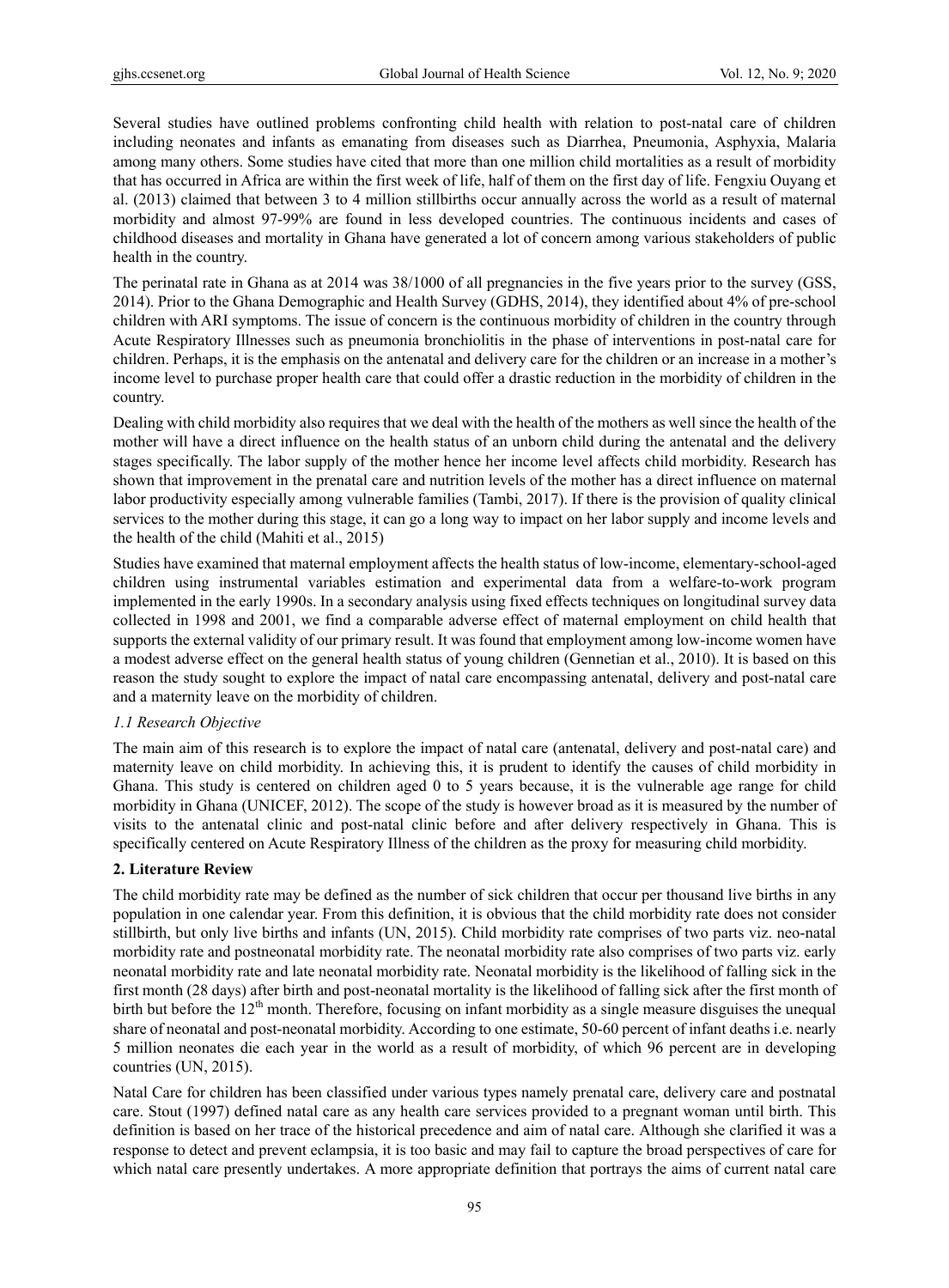was given by Klerman (1990). He acknowledged that natal care is not a single intervention but an integration of several factors composing of early and continuing risk assessment, health promotion, and medical and psychosocial interventions and follow-ups. This definition absorbs better the essence and objectives of natal care and coincides with that given by World Health Organization (WHO). According to WHO, the reason for natal care is to screen predominantly healthy women to detect early signs of or risk factors for abnormal conditions or diseases and to follow this detection with effective and timely intervention (Carroli, Rooney, & Villar, 2001; Lumbiganon et al., 2004).

In summing up, natal care can be defined as a holistic, systematic, and evidence-based approach to care during pregnancy, targeted at ensuring the well-being of the woman and fetus, enhance women's positive posture towards childbirth, and prepare a safe and good starting point for the newborn child (Dragonas'et al., 1998; WHO, 2003). It must be timely focused, contextually sensitive, and individually specific, following general recommendations. It covers all medical, physical, and socio-demographic examinations and risk assessments during pregnancy. Health education and counseling services have also been included in a parental care package so that attitudinal, behavioral and sociodemographic risks surrounding pregnancy, childbirth, and the postpartum period can be managed. This is why not any care provided during pregnancy can be classified as health care but targeted care, administered by well-trained personnel, taking into consideration the various factors that may affect the process of pregnancy and childbirth. It is anticipated that when the various components of prenatal care are well coordinated, there would be positive effects, not only in pregnancy and labor but on the behavioral patterns of women towards maternal health care and care for the newborn.

# *2.1 Empirical Literature on Factors Influencing Child Morbidity*

Some demographics has been identified to affect child morbidity. A study conducted by Ntimba and Mbago (2005) showed that the age of a mother can significantly explain the occurrence of infant and child mortality. Mothers who had their first child before the age of twenty are 2.4 times more likely to have child death than those who had their first child between the ages 20-34. Generally young mother that are below twenty years and those between ages 40-49 had a higher chance of child mortality than those born to mothers aged 20-39 years (Mustafa & Odimegwu, 2008: Kembo & Ginneken, 2009). Dede (2013) indicated that, among the children who died at the age of 0-11months, mothers who were aged between 25-29 years had more child deaths than mothers who were aged between45-49 years contrary to other studies. This result does not conform to other studies where women aged less than 20 years and 40+ years are expected to experience a high rate of IMR (Schneider et al., 2012).

Over the years, mortality levels in rural areas are consistently higher than those in urban areas. Some existing literature have found that mothers living in rural areas have a relatively higher chance of infant mortality than mother's living in urban areas (Bello & Joseph, 2014). Another paper by Mostafa (2012) found that place of residence has a significant association with neonatal mortality and child survival, where people in rural areas die more than people in urban areas. Results from a research by Dede (2013) on the determinants of infant mortality in Tanzania shows that place of residence has no significant relationship with infant mortality. The study further states that 5.6% of infant mortality are from residence in urban areas while 4.5% deaths are from residents in rural areas which contradicts Mostafa's earlier accretion. Also, a study by Mostafa (2012) showed that the education of a mother influences her choice and skills in health care practices and is more prudent in ensuring neonatal mortality. Educated mothers are likely to have more antenatal visits as to uneducated mother (Mullany, 2007). A paper by Nketiah-Amponsah, Boakye-Yiadom and Agyemang (2016) shows that higher maternal education significantly and consistently reduces the incidence of diarrhea, ARI, and fever among children aged under-five in Ghana. Contrary to the above studies, Dede (2013) showed results that infant mortality is more frequent among mothers with complete and higher educational attainment as against mothers with incomplete primary educational attainment. This result may be attributed to the fact that mothers with secondary or higher education have little time to take care of their newborn babies.

Economic factors do affect the choice of medical care and hence influences child morbidity. A study by Arthur (2012) using the GDHS (2008) showed that in Ghana wealth has a significant influence on the adequate use of antenatal health care. Shrestha (2012) indicated that about 50% of poorest women had no Antenatal Care (ANC) in Nepal. Similarly, Sharma (2002) showed that the percentage of women with adequate visits for ANC (minimum 4 times) increased from 4 percent (low economic status) to 42 percent among high economic status women in Nepal. Wealth status also affects child mortality rates in Ghana. Children in households of the highest wealth quintile have the lowest mortality rates for both child mortality and under-five mortality (Agoe, 2013). Dede's (2013) study on the determinants of infant mortality in Tanzania showed results that 5.2% of the deaths occurred to children born by mothers who were employed while 3.8% occurred to children born by mothers who were not employed in the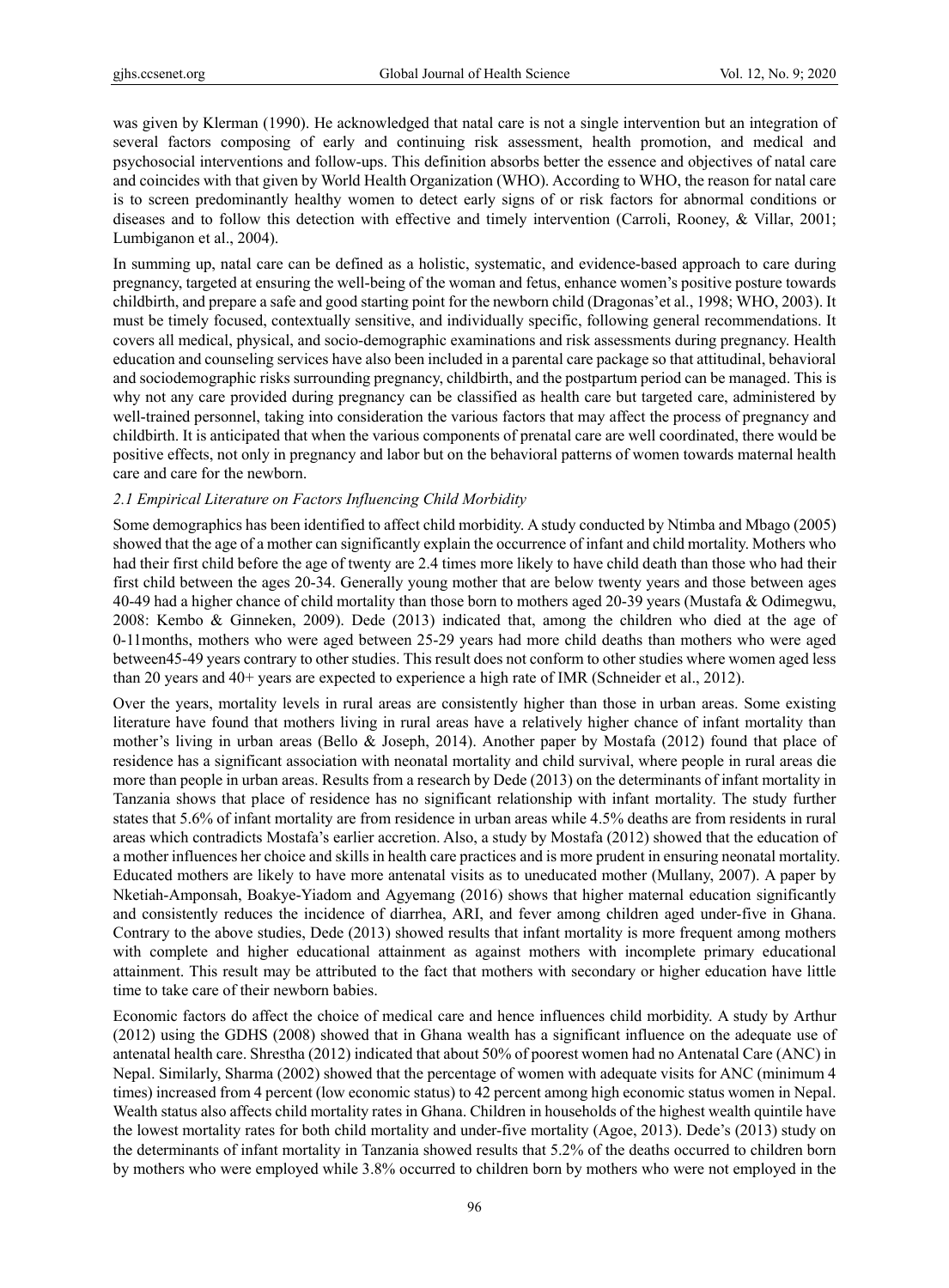period of one year preceding the survey in 2010. This brings to bear the importance of maternity leave, to enable mothers take time off to cater for their children. The discussion now is if these mothers should be entitled to a salary during maternity leave. Heymann et.al (2011) study revealed that paid maternity leave significantly reduces child mortality. The results also showed that family income is a strong predictor of infant and child morbidity and mortality rates. It is thereby convenient to use paid maternity leave as a proxy for the income level of a mother in relation to child morbidity.

A study by Hollm-Delgado et al. (2014) to determine whether Bacille Calmette Guerin (BCG) vaccination is linked to the risk of ARI among children under 5 years of age showed results that BCG vaccination was associated with a 17% to 37% risk reduction of ARI and hence concluded that BCG had a significantly lower risk of suspected ARI. Antenatal care (ANC) is the care that a woman receives throughout her pregnancy and some weeks post-partum. The reason for providing ANC is to screen mostly healthy pregnancies to detect early signs and risk factors for abdominal conditions or diseases and also to follow this detection with effective and timely intervention (Lumbiganon et al., 2004). Antenatal care has the potential of solving ill health issues, yet a lot of mothers find it difficult to access it. A theory by Phillippi and Roman (2013) explains this situation is the motivation and facilitation theory of prenatal care. Post-natal period is crucial to a mother and child's health and survival. The hours and days after the delivery of a child is seen as the most vulnerable time of a child. The lack of proper health care can lead to death or disability in infants and children. 25 percent of child deaths occur in the first month after delivery. These deaths usually occur before childcare health assistants start to provide care which is usually in the sixth week when immunization takes place. Low health care attention during the post-natal stage has an unwanted influence on maternal, newborn and child health (MNCH) programmes along the continuum of care. A study using Indonesia Demographic Health Survey to determine the risk of early neonatal mortality used deaths occurring within the first 7 days of life as outcome variables for the study and showed results that neonatal death out of the entire under-five child deaths recorded increased from 66% in 1994 to 78% in 2007 (Titaley, Dibley, & Roberts, 2011).

# **3. Methodology**

# *3.1 Conceptual Framework*

Deaton et al. (2005) conceptualize the determinants of child morbidity in three main factors. These are demographic, health care systems and economic factors. For this research, we would consider some health factors which include Antenatal care, Delivery care, Postnatal care, vaccination, death of children and birth experience as estimates in determining the form of health care given to mother and their child before, during and after childbirth. Other demographic factors are necessary inclusions in this estimation. These factors include mother's age, child's age, wealth, location, mother's education, and marital status. Also concerning economic factors, the study would use the income of the mothers as a measure.

# $child$  morbidity =  $f(health$  factors, economic factors, demographics)

# *3.2 Estimation Model Technique*

The dependent variable is the key determinate in the choice of model to use. In cases where the dependent variable is binary, the goal would be to find the probability of something happening. Therefore, the qualitative response regression models that emerge from the normal cumulative distribution function (CDF) is what is known as the Probit model which is sometimes called the normit model (Gujarati, 2004). For this study, Child Morbidity either occurs or does not occur, which is a qualitative response. The binary regression model is often used for these types of study. Resulting from Balangun and Yusuf (2011), the binary probit model through the maximum likelihood estimation method suits this study. The probit model is preferred to the linear probability model (LPM) because the LPM does not constrain the probabilities to lie within the range of 0 and 1.

The study then specified the model as:

$$
Pr(Child\; Morbidity = 1|X_i) = \phi(\beta_k X_i + \varepsilon_i)
$$

Where

- *Child Morbidity* represents the probability that a child suffers an Acute Respiratory Infection (ARI).
- ɸ represents the cumulative standard normal distribution function
- $\beta_k$  is a vector of parameters.
- is vector of independent variables {*Mother's Age, Location, Wealth, Child's Age, Birth Experience, Antenatal care, Marital Status, Mother's Education, Dead Children, Place of Delivery, Post-natal Care,*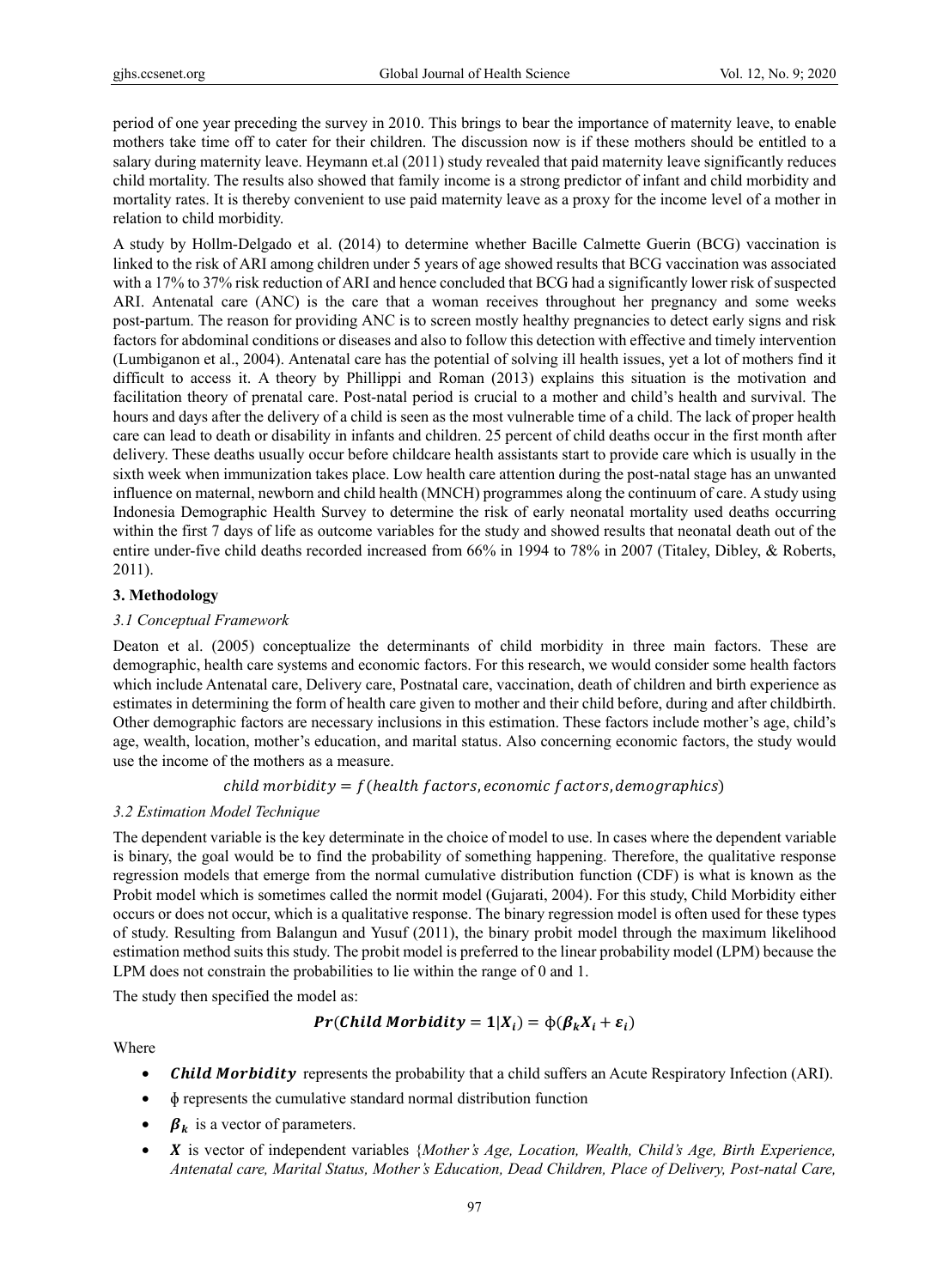*Vaccination, Maternity Leave***}** 

•  $\varepsilon_i$  is the error term

# *3.3 Definition of Variables*

*Child Morbidity*: This dependent variable child morbidity, that is, acute respiratory illness is presented as a dummy and has the value of '1' when the child has acute respiratory illness and '0' when the child does not have acute respiratory disease.

*Mother's Age*: This variable shows how old a mother is. It is a continuous variable which is measured in years and has an expected sign of either negative or positive.

*Child's Age*: This variable as the name denotes is the age of the child.

*Location:* This variable shows the location of the household which is either urban or rural. It is expected that a household in an urban area is less likely to have their child experiencing ill health since good health care is readily available to access.

*Marital Status*: This variable tells us the marital status of the mother to determine if she has any form of assistance from a spouse in taking care of the child.

*Mother's Education*: This variable centers on a mother's level of education, that is, if the mother is educated (at least a primary education) or uneducated. The higher a mother's level of education the greater the exposure she has to child health care practices and the less likely it is for the child to experience ill health.

*Wealth:* This variable measures the financial worth of the family. It is a categorical variable; Poorest, Poorer, Middle income, Richer and Richest. We expect that the richer a family is the easier it is to afford good health care and the less likely it is for the child to be of ill health.

*Birth Experience*: This is the number of successful pregnancies. This suggests that the more birth experiences a mother has the less likely it is for her child to be of ill health.

*Dead Children*: This variable is the number of child death between the age of zero and five years in a household.

*Antenatal Care*: This variable measured as the number of antenatal care visits made during pregnancy. As a mother goes for all her required antenatal appointments the less likely it would be for that baby to be sick when delivered.

*Vaccination*: It measures if the child has received BCG vaccine and not; which means a child who has received the BCG vaccine is less likely to experience ill health in the first five years.

*Place of Delivery*: This variable demonstrates the nature and environment in which child delivery occurs. The variable is presented as a modern health facility (public, private and other health facilities) or a traditional environment (home delivery and others). Children born through modern means are less likely to experience ill health during the first five years of their life.

*Postnatal Care*: The first 7 days of an infant's life is very crucial in determining a child's health (Titaley, Dibley & Roberts, 2011). This variable is preferably presented as first postnatal visit took place after the first week of delivery or within the first week of delivery. The longer the first postnatal health care visit the more likely it is for a child to have ill health.

*Maternity Leave*: This variable is to represent the financial state of the mother within the time of natal care. Paid maternity leave increases the income available to both parents and children during a critical time and secures a mother's employment after childbirth to protect from suffering long-term wage penalty on individual income and household income (Heymann, Raub & Earle, 2011). For women in the labor force it is necessary to take some time off during the period of childbirth to cater for child breastfeeding and immunization (Heymann, Raub & Earle, 2011). This variable seeks to determine the effect of paid and unpaid labor income or wages on the health of the child.

# *3.4 Source of Data*

Data was obtained from the 2014 Ghana Demographic Health Survey (GDHS). The survey is a nationally represented survey cutting across all the ten regions in Ghana populated by 9396 women between the ages of 15-49 and 4388 men between the ages 15- 59 from interviewed households amounting to 11 835. The objective of the survey was to provide recent and reliable information on housing characteristics, child mortality, maternal and child health, nutrition and mothers labor income. The survey provides information among children aged between 0-59 months in relation to child disease treatment, prevention and prevalence, and adult disease as well. The survey followed a two-stage sample design. Stage one involved selecting sample points (clusters), that is 427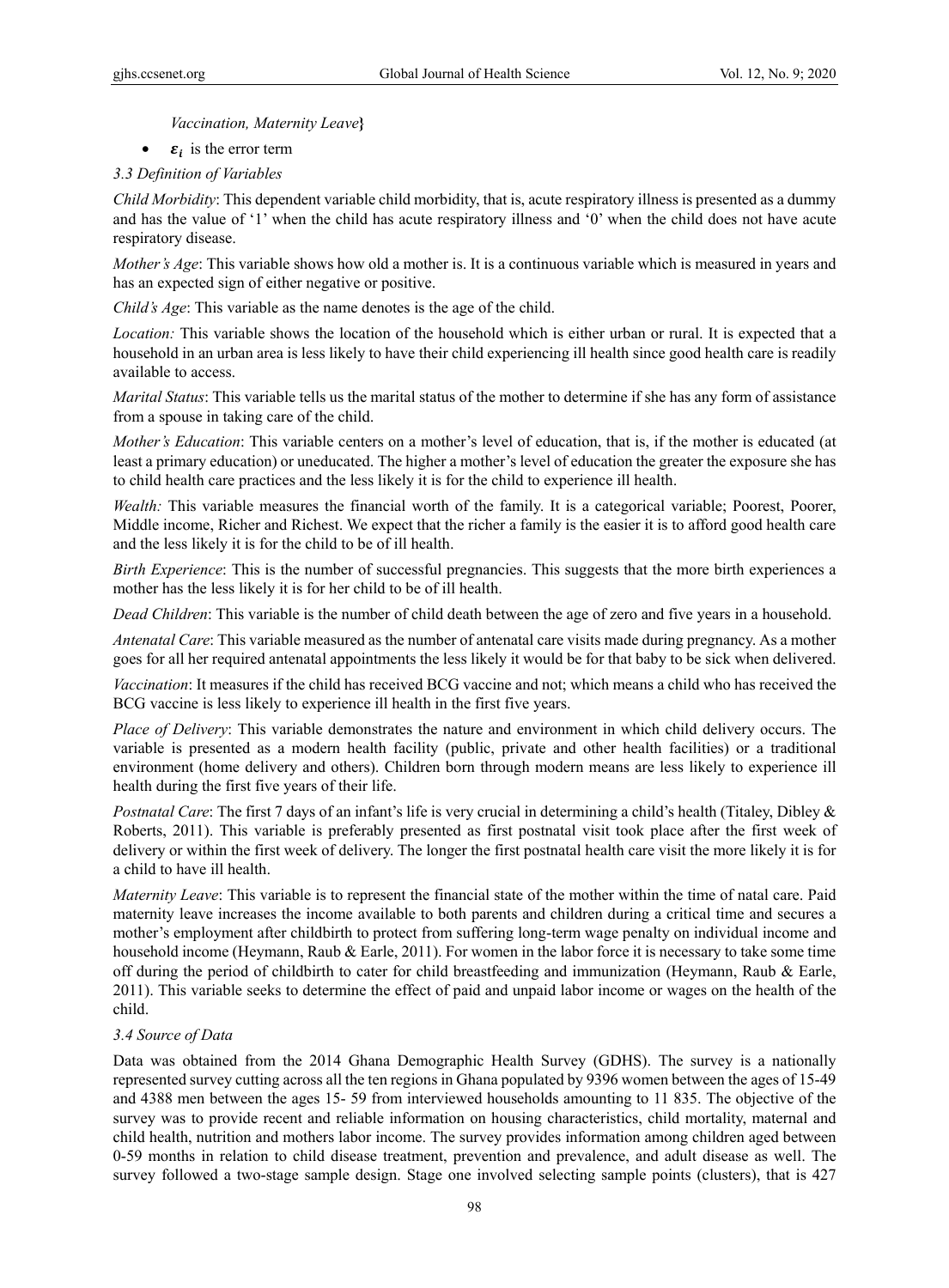clusters in total consisting of 216 in urban and 211 in rural areas. Stage two involved the household systematic sampling. A household listing operation was undertaken in January-March 2014, and households to be included in the survey were randomly selected from the list (GSS, GHS & ICF International, 2015).

#### **4. Results and Discussions**

From the survey, the sample size of 3057 responded. 2314 respondents, which forms 76% of the entire sample size recorded no cases of respiratory illness whereas 743 which is 24% recorded cases of respiratory diseases. The descriptive statistics of the independent variables is presented in Table 1 below. The level of Antenatal care provided is determined in this research by the number of antenatal visits respondents made during their time of pregnancy. Respondents in the sample size made about 7 antenatal care visits before the child was born. Place of delivery determines the level of delivery care, that is, either a modern health facility or at home through traditional means. The survey showed that about 73% of respondent had their children in health facilities and the remaining 27% through traditional means. The nature of post-natal care is determined by the time of the first visit after delivery. About 63% of the sample population had their first post-natal visit after the first week of delivery and the remaining 37% in the first week after delivery. For children with ARI, about 65% of them are children who had their post-natal checkup after a week of delivery. Maternity leave is the period a mother takes off work during pregnancy and after the childbirth (Heymann et.al, 2011). The employer either chooses to pay or not pay these mothers during their leave period. Result for this study has shown that about 5.8% of mothers out of the entire sample were entitled to a paid leave and 12.2% of mothers were not entitled to a paid leave, whilst the rest are not entitled to a leave.

| <b>Variables</b>          |                        | <b>Total Sample</b> |                      | <b>Child Morbidity Cases</b> |                |
|---------------------------|------------------------|---------------------|----------------------|------------------------------|----------------|
|                           |                        | Frequency (N=3057)  | Percentage<br>$(\%)$ | Frequency<br>$(n=743)$       | Percentage (%) |
| Location                  |                        |                     |                      |                              |                |
|                           | Urban                  | 1307                | 42.7                 | 314                          | 42.3           |
|                           | Rural                  | 1750                | 57.3                 | 429                          | 57.7           |
| <b>Marital Status</b>     |                        |                     |                      |                              |                |
| $\bullet$                 | Married                | 2617                | 85.6                 | 629                          | 84.7           |
| $\bullet$                 | Not Married            | 440                 | 14.4                 | 114                          | 15.3           |
| <b>Mother's Education</b> |                        |                     |                      |                              |                |
| $\bullet$                 | Educated               | 2032                | 66.5                 | 471                          | 63.4           |
| $\bullet$                 | Uneducated             | 1025                | 33.5                 | 272                          | 36.6           |
| Wealth                    |                        |                     |                      |                              |                |
| $\bullet$                 | Middle Income & Above  | 1444                | 47.2                 | 328                          | 44.2           |
| $\bullet$                 | Below Middle Income    | 1613                | 52.8                 | 415                          | 55.8           |
| <b>Place of Delivery</b>  |                        |                     |                      |                              |                |
| $\bullet$                 | Modern                 | 2236                | 73.1                 | 522                          | 70.3           |
| $\bullet$                 | Traditional            | 821                 | 26.9                 | 221                          | 29.7           |
|                           | <b>Post Natal Care</b> |                     |                      |                              |                |
| $\bullet$                 | 1 week and beyond      | 1924                | 62.9                 | 485                          | 65.3           |
| $\bullet$                 | Less than a week       | 133                 | 37.1                 | 258                          | 34.7           |
| Vaccination               |                        |                     |                      |                              |                |
|                           | Yes                    | 2472                | 80.9                 | 601                          | 80.9           |
| $\bullet$                 | N <sub>o</sub>         | 585                 | 19.1                 | 142                          | 19.1           |
| <b>Maternity Leave</b>    |                        |                     |                      |                              |                |
| $\bullet$                 | No                     | 2508                | 82.0                 | 589                          | 79.3           |
| $\bullet$                 | Paid Leave             | 177                 | 5.8                  | 43                           | 5.8            |
| $\bullet$                 | Unpaid Leave           | 372                 | 12.2                 | 111                          | 14.9           |

Table 1. Descriptive statistics of independent variables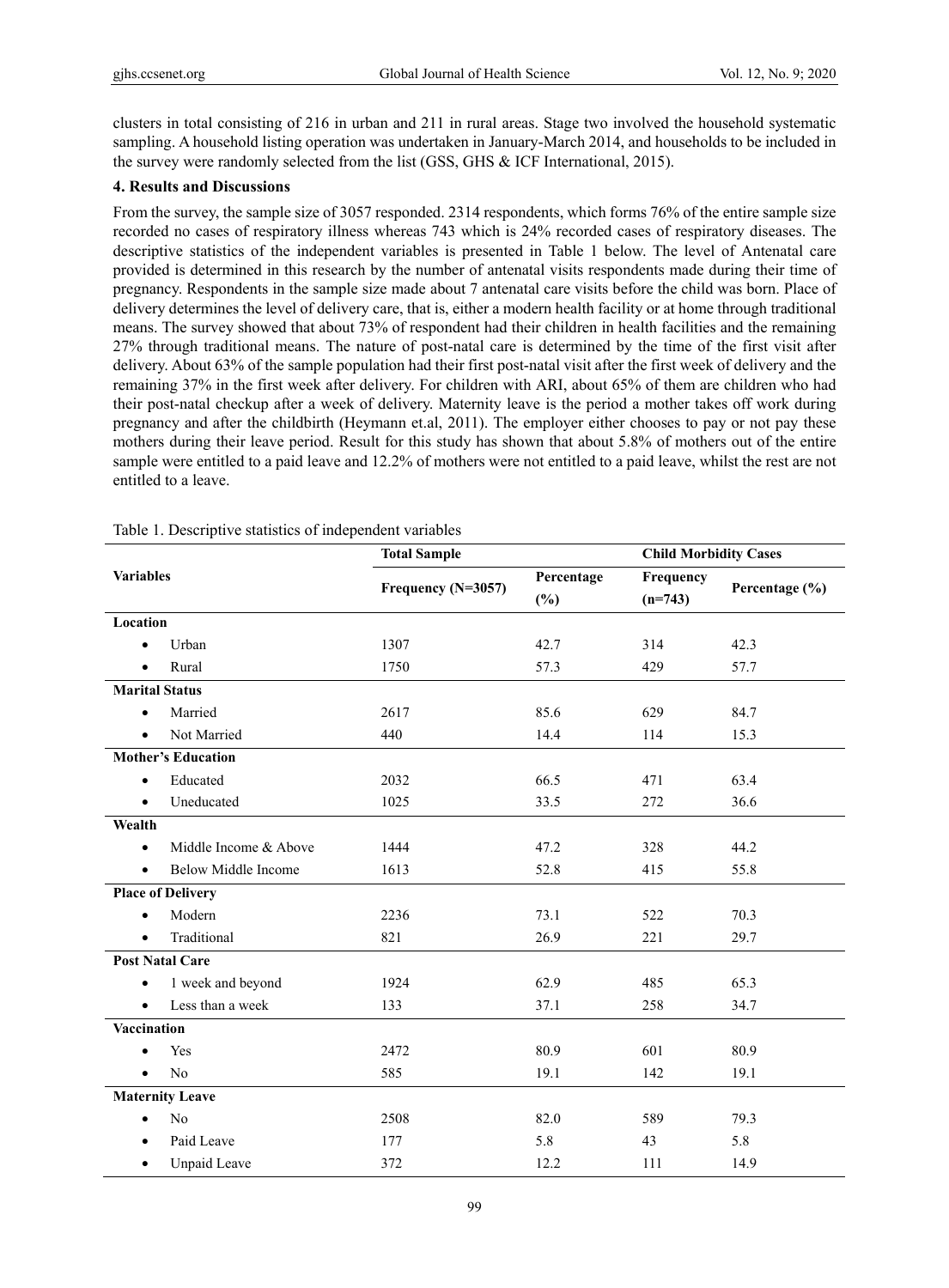|                         | Mean  | Standard Dev. | Mean  | Standard Dev. |
|-------------------------|-------|---------------|-------|---------------|
| Mother's Age            | 30.75 | 7.03          | 30.90 | 7.11          |
| Child's Age             | 1.53  | 1.31          | l.64  | 1.25          |
| <b>Birth Experience</b> | 3.38  | 2.10          | 3.41  | 2.12          |
| Dead Children           | 0.26  | 0.60          | 0.31  | 0.64          |
| Antenatal care          | 6.80  | 6.53          | 6.64  | 4.33          |

*Source*: Author's compilation based on GDHS 2014.

# *4.2 Probit Regression Estimates of the Determinants of Child Morbidity*

From Table 2, the marginal effect shows that an increase in the age of a child by one year will increase the child's probability of contracting an acute respiratory illness by 1.4%. One possible reason for this finding may be attributed to the fact that as children grow into toddlers and age further, they begin to play most of the time and easily pick up germs and bacteria. The surging of environmental pollution in Ghana, poses a higher risk of contracting respiratory infections in children as their immune systems are still developing. Also, an increase in the infant children deaths of a household increases the probability of child morbidity in that household by 3.9%. It is logical to assume that the cause of death other than by accident is illness. For a household experiencing an increasing number of child deaths, there is a high possibility of these deaths being attributed to a familiar illness among these children. This means living children of that household may also have this illness as well. The chances of an accident reoccurring among children in the same household are likely to be marginally low as compared to diseases.

The first post-natal visit of a child beyond seven days after delivery increases the probability of that child having an acute respiratory infection by 2.9%. This shows that the first few days after delivery of an infant life is very crucial and for this reason, it is necessary that a mother ensures the child gets health care check from some medical personnel at least within the first week after delivery to determine and certify the child's wellbeing. The longer it takes for a child to have his/her first post-natal care, the higher the likelihood of him contracting an illness. Furthermore, mothers who go on maternity leave without pay have the likelihood of their children having a case of acute respiratory cases as compared to those who do not go for leave. The marginal effect shows that for every unpaid maternity leave of a mother, the probability that the child would suffer from child illness is 3.9% as compared to mothers with paid maternity leave. Access to good antenatal health care during pregnancy requires high monetary expenses, and this explains why the richer and richest households have lower child morbidity rate.

| Variables             | Coefficient | Marginal Effect | P-value |
|-----------------------|-------------|-----------------|---------|
| Mother's Age          | 0.0057      | 0.0017          | 0.845   |
| Child's Age           | 0.0441      | $0.0136**$      | 0.027   |
| Location              |             |                 |         |
| Urban<br>٠            | 0.1039      | 0.0206          | 0.118   |
| <b>Marital Status</b> |             |                 |         |
| Married<br>٠          | $-0.0486$   | $-0.0150$       | 0.516   |
| Mother's Education    |             |                 |         |
| Educated<br>٠         | $-0.0518$   | $-0.0160$       | 0.407   |
| Wealth                |             |                 |         |
| Poorer<br>$\bullet$   | $-0.0291$   | $-0.0094$       | 0.690   |
| Middle<br>٠           | $-0.0640$   | $-0.0204$       | 0.440   |
| Richer                | $-0.2014$   | $-0.0613**$     | 0.035   |
| Richest<br>٠          | $-0.1906$   | $-0.0582*$      | 0.076   |

Dependent Variable: Child Morbidity

Table 2. Probit Model for Determinants of Child Morbidity in Ghana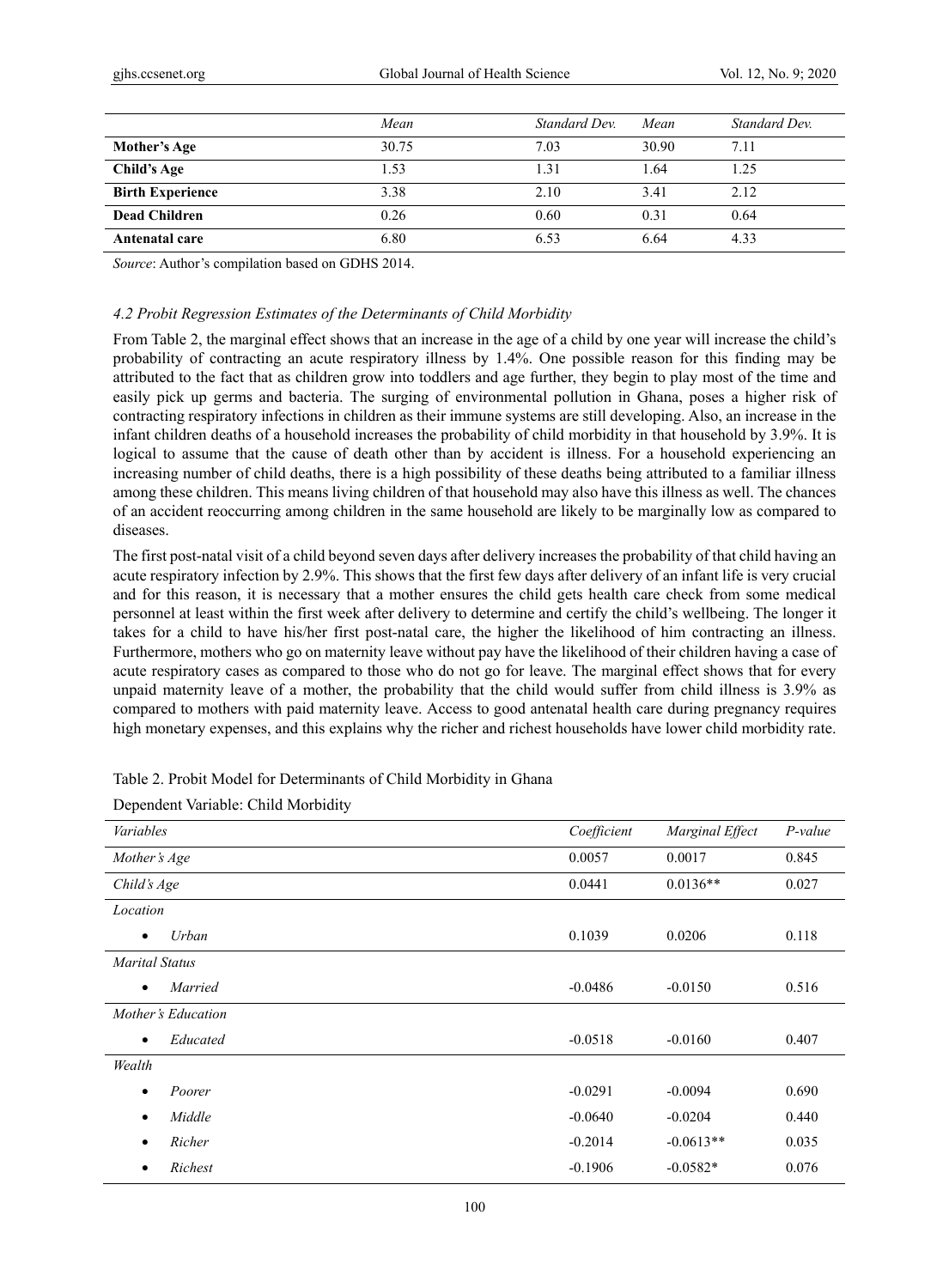| <b>Birth Experience</b>          | $-0.0336$ | $-0.0103$   | 0.122 |
|----------------------------------|-----------|-------------|-------|
| Dead Children                    | 0.1280    | $0.0396***$ | 0.008 |
| Antenatal care                   | $-0.0021$ | $-0.0006$   | 0.547 |
| Vaccination                      | 0.0273    | 0.0085      | 0.674 |
| Place of Delivery                |           |             |       |
| Modern                           | $-0.0717$ | $-0.0222$   | 0.244 |
| Post Natal Care                  |           |             |       |
| 1 week and beyond<br>$\bullet$   | 0.0954    | $0.0296*$   | 0.067 |
| <b>Maternity Leave</b>           |           |             |       |
| Paid Leave<br>$\bullet$          | 0.0794    | 0.0248      | 0.488 |
| <b>Unpaid Leave</b><br>$\bullet$ | 0.1959    | $0.0635**$  | 0.011 |
| Con                              | $-0.7685$ |             |       |

Number of Obs = 3,057; Wald chi2 (18) = 35.50; Prob>chi 2= 0.0082; Pseudo R2= 0.0106; Log likelihood = -167704288.

*Note.* \*\*\*, \*\*, \* significant at 1%, 5% and 10% respectively.

#### *4.3 Natal Care and its influence on Child Morbidity*

The objective of this study is to define natal care and its implications on child morbidity by focusing individually on the three stages of natal care - Antenatal care, Delivery Care and Post-natal care - to identify their individual effects on child illnesses. Results have shown that of the three natal care variables (antenatal care, delivery care, and post-natal care) explored, only post care has a significant effect on child morbidity (Acute Respiratory Infection). The three stages of natal care have two stages dependent on the health state of the mother being trickled down to the child's health and the remaining one being directly the health state of the child. Considering the fact that respiratory illnesses are caused by viruses and bacteria that affects the lungs and respiratory tracts which are contracted when exposed to polluted environment, it is logical to conclude that the impact of Antenatal and delivery care on a child's health is dependent on the health status of the mother and does not have direct effect on a child**;** this may be the reason why the results for these two variables were not significant. Post-natal care on the other hand which is the childcare after delivery from Table 2 was significant at 10% and positively related to the child morbidity. When children are born their immune system is gradually building up and for this reason, any exposure to a polluted environment may result in bacterial infection in their lung and respiratory tracts. This is why it is important to have a postnatal checkup within a week after delivery and regularly to quickly identify any form of infection. Children born to mothers who had a postnatal checkup a week or more after delivery are approximately 2 percentage points more likely to experience ARI. This result confirms a study conducted by Titaley, Dibley & Roberts (2011) which used Indonesia Demographic Health Survey to determine the risk of early neonatal mortality. They used deaths occurring within the first 7 days of life as outcome variables, to determine how neonatal death increased from 66% in 1994 to 78% in 2007 out of all under-five child death recorded.

#### *4.4 Mother's Income during Maternity Leave and its implication on Child Morbidity*

The health care service one may acquire is highly dependent on the income of the respondent during and after pregnancy (Heymann, Raub & Earle, 2011). Just like the wealth of a household, the household health care purchase decision is dependent on the wealth or income level of respondents. To determine the impact of natal care on child illnesses, it is necessary to consider the income level of the mother during pregnancy. For a working mother who goes on a maternity leave without pay, the results show that the coefficient of unpaid maternity leave is significant and positively related to child illnesses. This means that children born to mothers on unpaid maternity leave are 6 percentage points more likely to experience ARI. This is because an unpaid mother on maternity leave suffers from a reduction in household income and hence cannot afford to purchase the best health care services before, during and after childbirth (Heymann, Raub, & Earle, 2011). This affects her frequency of antenatal care, the place of delivery and also the time of first postnatal care visit.

#### **5. Conclusion and Recommendation**

#### *5.1 Conclusions*

The study revealed that for the three stages of natal care; post-natal care does have an effect on child health, and not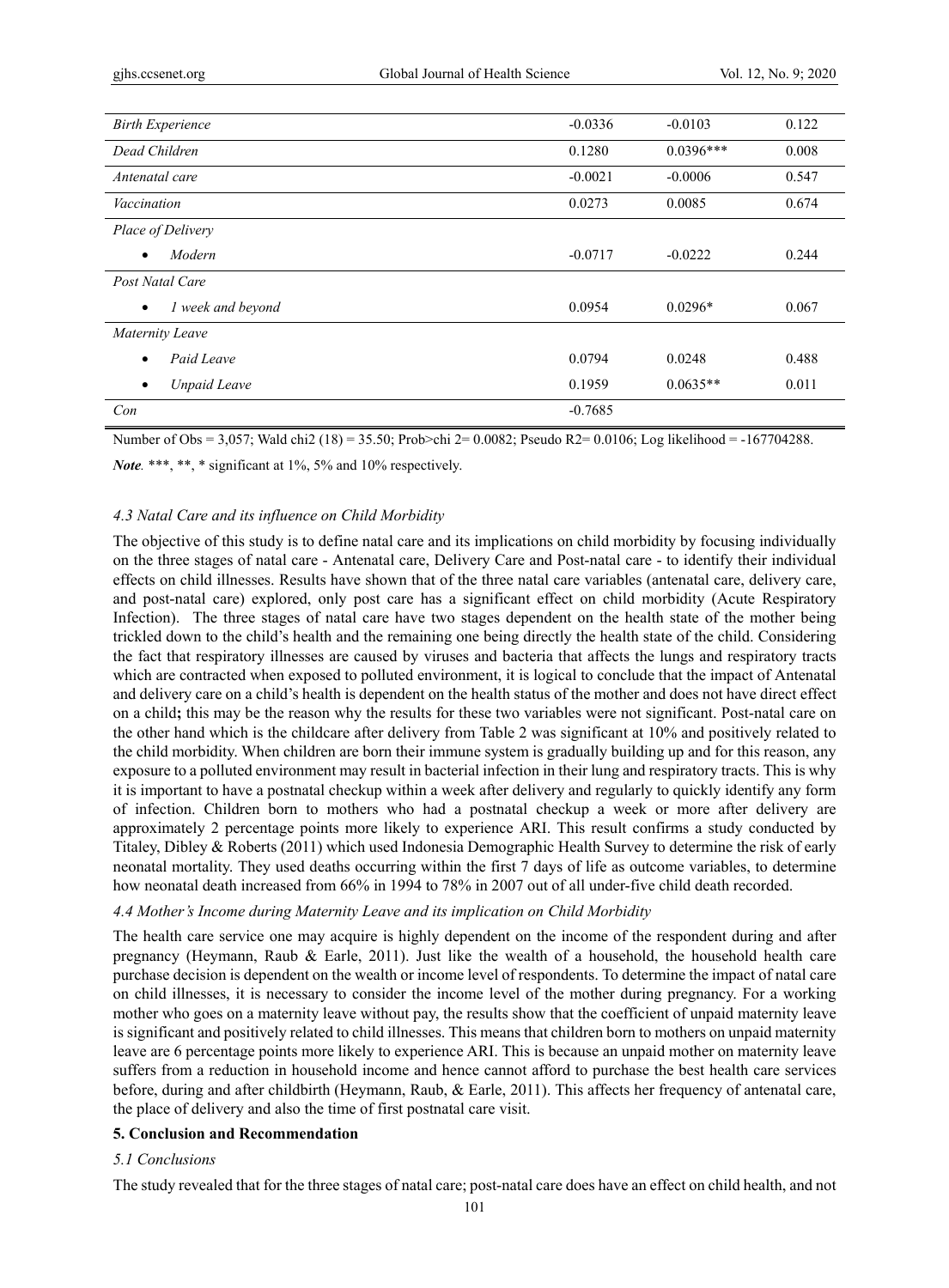antenatal care and delivery care. This is because for the first and the second stages of natal care, the health of the child is predominately dependent on the health of the mother and for this reason, proper care is taken by the mother to ensure that she and her child are in good health. The mother, in this case, has full control in ensuring that she and her baby are healthy before delivery. The baby is not directly exposed to the environment because the mother shields the child from any harm, but after delivery, the baby is directly exposed to environmental hazards like bacterial and viral infections that affect the baby directly. Hence, without proper post-natal care, the child would be exposed to germs which may get into his/her lungs and respiratory tract and cause respiratory infection of the child. The longer it takes for a child to have his/her first post-natal visit, the higher the child stands at the risk of being ill by 2.9%.

This study revealed that an increase in the number of child deaths a household experiences increases the probability of a child in that household being ill by 3.9% point. The study revealed that a child born to a mother who has experienced repeated death of children has a high likelihood of being ill. This shows that there is a significant positive relationship between child mortality and child morbidity as mentioned in the earlier chapters of this study. Some demographic factors are significant and hence affect child morbidity. One of these factors is the child's age, which has a positive relationship with child respiratory illness. An increase in the age of a child increases the probability of the child having a respiratory illness by 1.4% points. As the child grows, he/she is more exposed to our polluted environment and therefore is exposed more to bacterial infections which may affect the lungs and respiratory tract that causes child respiratory illnesses. Unpaid maternity leave is positively related to child morbidity. This finding is supported by the fact that to access the best natal health care demands a lot on financial resources and it is difficult for a mother with an unpaid maternity leave to make the best health care purchases needed.

#### *5.2 Recommendations*

A couple of observations emerged from the study which requires close attention by government and other stakeholders in reducing the level of child morbidity. Post-natal care in Ghana was found to be positive and significant to the occurrence of ill health of children in Ghana. Mothers and health professionals should focus more on the provision of postnatal care from skilled health professionals and also ensure timely health checkup after delivery. Government and its stakeholders can help facilitate this by increasing the education and awareness of the need for a timely post-natal checkup to mothers and health professionals. Since unpaid leave increases the probability of ill health, policy recommendation is to enforce paid maternity leave laws in institutions to protect mothers. This would help mothers assess quality natal care without financial constraints.

# **Acknowledgments**

Special thanks to Gloria Naana Nissi Diafo for critiquing and proofreading the manuscript.

# **Competing Interests Statement**

The authors declare that there are no competing or potential conflicts of interest.

#### **References**

- Agoe, P. O. (2013). Attaining the Millennium Development Goal 4 of Reducing Child Mortality in Ghana: The Role of Foreign Aid in Attaining MDG 4 in Ghana.
- Arthur, E. (2012). Wealth and Antenatal Care Use: Implications for Maternal Health Care Utilisation in Ghana. *Health Economics Review, 2012*. https://doi.org/10.1186/2191-1991-2-14
- Balogun, O. L., & Yusuf, S. A. (2011). Determinants of Demand for Microcredit Among the Rural Households in South-Western States, Nigeria. *Journal of Agricultural and Social Science, 7*, 41-48.
- Bello, R. A., & Joseph, A. I. (2014). Determinants of Child Mortality in Oyo State, Nigeria. *African Research Review, 8*(1), 252-272. https://doi.org/10.4314/afrrev.v8i1.17
- Carroli, G., Rooney, C., & Villar, J. (2001). How effective is antenatal care in preventing maternal mortality and serious morbidity? An overview of the evidence. *Paediatric and Perinatal Epidemiology, 15*(Supplement 1), 1-42. https://doi.org/10.1046/j.1365-3016.2001.0150s1001.x

Dede, K. S. (2013). *Determinants of infant mortality in Tanzania* (Thesis (MA)-University of Ghana, 2013).

- Ouyang, F., Zhang, J., Betrán, A. P., Yang, Z., Souza, J. P., & Merialdi, M. (2013). Recurrence of adverse perinatal outcomes in developing countries. *Bulletin of the World Health Organization*, *91*, 357-367. https://doi.org/10.2471/BLT.12.111021
- Gennetian, L. A., Hill, H. D., London, A. S., & Lopoo, L. M. (2010). Maternal Employment and The Health of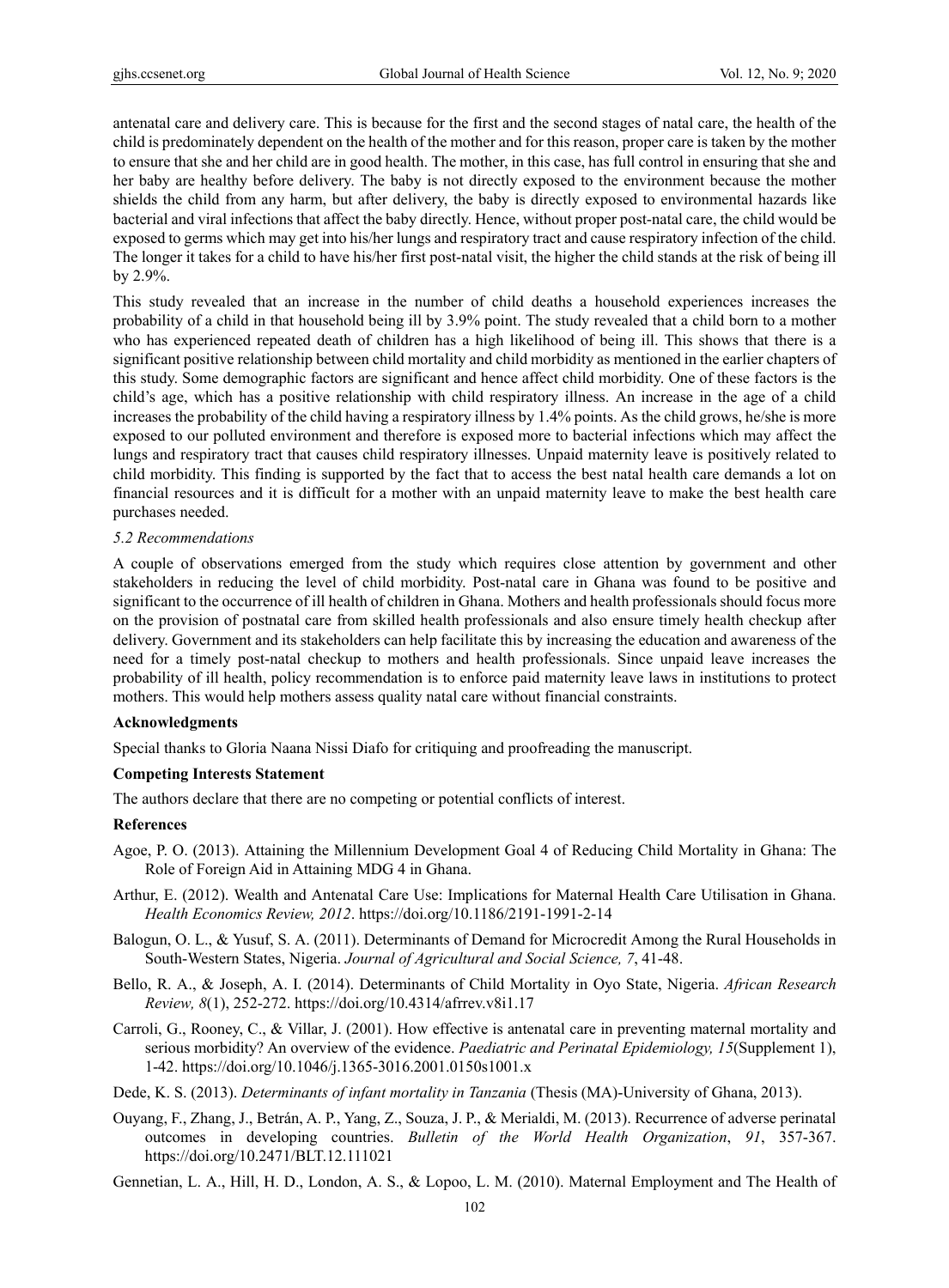Low-Income Young Children. *Journal of Health Economics, 29*(3), 353-363. https://doi.org/10.1016/j.jhealeco.2010.02.007

- Ghana Statistical Service (GSS), Ghana Health Service (GHS), and ICF International. (2015). *Ghana Demographic and Health Survey 2014*. Rockville, Maryland, USA: GSS, GHS, and ICF International.
- Ghana Statistical Service [GSS]. (2008). Ghana Health Services (GHS), ICF Macro: *Ghana Demographic and Health Survey (2008) Report. ICF Macro*.
- Ghana Statistical Service [GSS]. (2014). *Ghana Demographic and Health Survey Final Report-DHS Program, ICF International*, Rockville, Maryland, USA. 2015.
- Mahiti, G. R., Mkoka, D. A., Kiwara, A. D., Mbekenga, C. K., Hurtig, A. K., & Goicolea, I. (2015). Women's perceptions of antenatal, delivery, and postpartum services in rural Tanzania. *Global health action*, *8*(1), 28567. https://doi.org/10.3402/gha.v8.28567
- Gouveia, N., & Fletcher, T. (2000). Respiratory diseases in children and outdoor air pollution in Sao Paulo, Brazil: a time series analysis. *Occupational and environmental medicine*, *57*(7), 477-483. https://doi.org/10.1136/oem.57.7.477
- Gujarati, D. N. (2005). *Basic Econometrics* (4th ed.). McGraw-Hill Book Company. New York
- Heymann, J., Raub, A., & Earle, A. (2011). Creating and using new data sources to analyze the relationship between social policy and global health: the case of maternal leave. *Public Health Reports*, *126*(3\_suppl), 127-134. https://doi.org/10.1177/00333549111260S317
- Hollm-Delgado, M. G., Stuart, E. A., & Black, R. E. (2014). Acute lower respiratory infection among Bacille Calmette-Guérin (BCG)–vaccinated children. *Pediatrics*, *133*(1), e73-e81. https://doi.org/10.1542/peds.2013-2218
- Kembo, J., & Van Ginneken, J. K. (2009). Determinants of Infant and Child Mortality in Zimbabwe: Results of Multivariate Hazard Analysis. *Demographic Research, 21*, 367-384. https://doi.org/10.4054/DemRes.2009.21.13
- Knippenberg, R., Lawn, J. E., Darmstadt, G. L., Begkoyian, G., Fogstad, H., Walelign, N., ... & Lancet Neonatal Survival Steering Team. (2005). Systematic scaling up of neonatal care in countries. *The Lancet*, *365*(9464), 1087-1098. https://doi.org/10.1016/S0140-6736(05)74233-1
- Klerman, L. V. (1990). The Need for a New Perspective on Prenatal Care. In: I. R. Merkatz, & J. E.Thompson, (eds.), *New Perspectives on Prenatal Care*. New York: Elsevier 6.
- Lumbiganon, P., Winiyakul, N., Chongsomchai, C., & Chaisiri, K. (2004). From Research to Practice: The Example of Antenatal Care in Thailand. *Bulletin of the World Health Organization, 82*(10), 746-749.
- Mostafa, K. S. M. (2012). Maternal Education as a Determinant of Neonatal Mortality in Bangladesh. *Journal of Health Management, 14*(3), 269-281. https://doi.org/10.1177/0972063412457509
- Mullany, B. C., Becker, S., & Hindin, M. (2007). The Impact of Including Husbands in Antenatal Health Education Services on Maternal Health Practices in Urban Nepal: Results from a Randomized Controlled Trial. *Health Education Rresearch, 22*(2), 166-176. https://doi.org/10.1093/her/cyl060
- Mustafa, H. E., & Odimegwu, C. (2008). Socioeconomic Determinants of Infant Mortality in Kenya: Analysis of Kenya DHS 2003. *Journal of Humanities & Social Sciences, 2*(2), 1-16.
- Nketiah-Amponsah, E., Boakye-Yiadom, L., & Agyemang, M. (2016). The effect of maternal education on child health: some evidence from Ghana. *International Journal of Economics and Business Research*, *11*(4), 366-385. https://doi.org/10.1504/IJEBR.2016.077027
- Ntimba, G. L., & Mbago, M. C. (2005). *Some Socio-Economic and Demographic Determinants of Infant and Child Mortality in Tanzania: A Case Study of Karagwe District, Kagera Region*.
- Phillippi, J. C., & Roman, M. W. (2013). The Motivation‐Facilitation Theory of Prenatal Care Access. *Journal of Midwifery & Women's Health, 58*(5), 509-515. https://doi.org/10.1111/jmwh.12041
- Ruhm, C. J. (2000). Parental Leave and Child Health*. Journal of Health Economics, 19*(6), 931-960. https://doi.org/10.1016/S0167-6296(00)00047-3
- Schneider, J., Kondareddy, D., Gandham, S., & Dude, A. (2012). Using Digital Communication Technology Fails to Improve Longitudinal Evaluation of An HIV Prevention Program Aimed at Indian Truck Drivers and